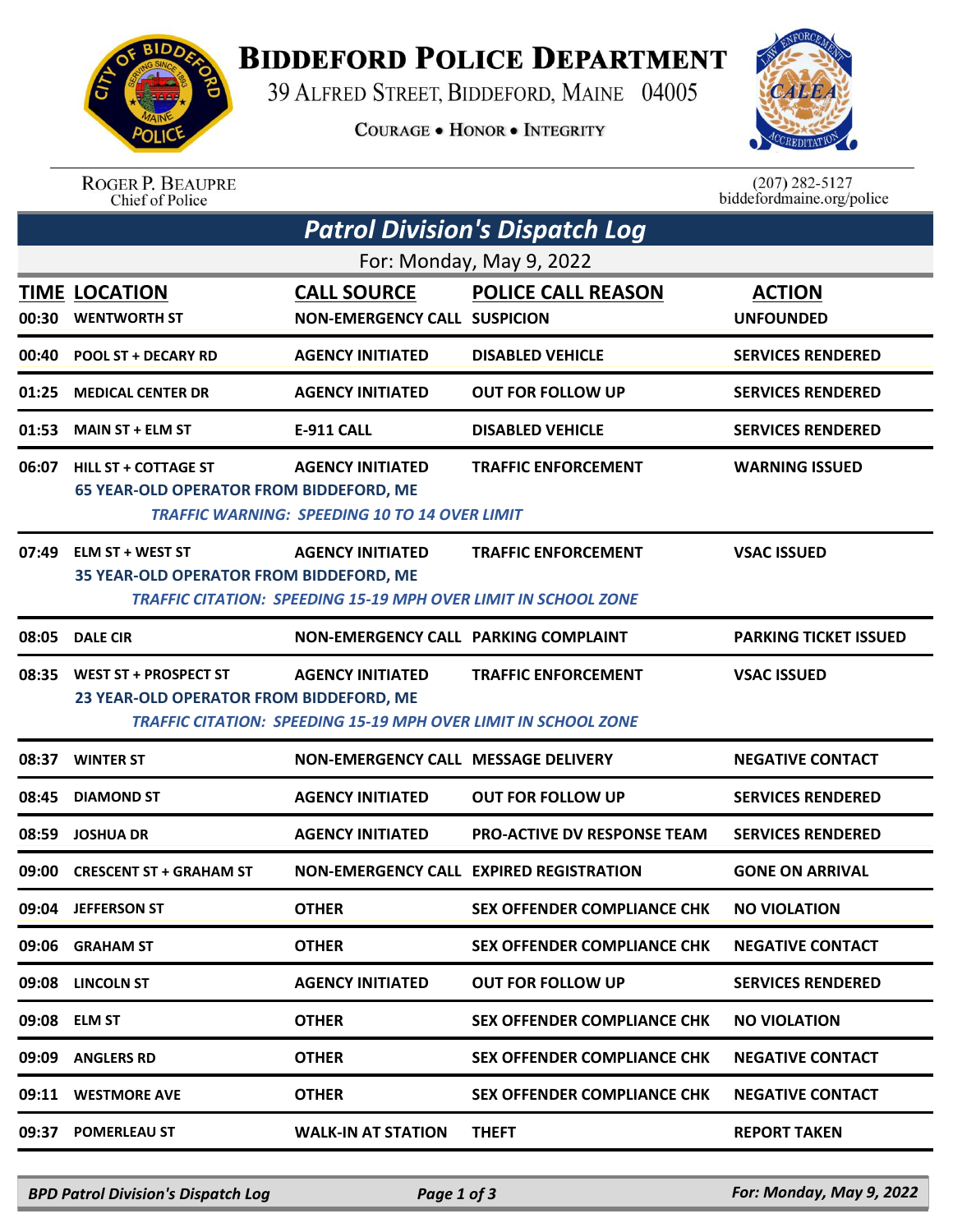|       | <b>BPD Patrol Division's Dispatch Log</b>                                | Page 2 of 3                                                                      |                                                                                                        | For: Monday, May 9, 2022                             |
|-------|--------------------------------------------------------------------------|----------------------------------------------------------------------------------|--------------------------------------------------------------------------------------------------------|------------------------------------------------------|
| 15:07 | <b>EASY ST</b>                                                           | <b>WALK-IN AT STATION</b>                                                        | <b>FRAUD / SCAM</b>                                                                                    | <b>REPORT TAKEN</b>                                  |
| 14:31 | ALFRED ST + WEST COLE RD                                                 | <b>E-911 CALL</b>                                                                | <b>DISABLED VEHICLE</b>                                                                                | <b>VEHICLE TOWED</b>                                 |
| 14:25 | <b>MARINER WAY</b>                                                       | NON-EMERGENCY CALL OUT FOR FOLLOW UP                                             |                                                                                                        | <b>SERVICES RENDERED</b>                             |
| 14:02 | <b>WEST ST</b><br>24 YEAR-OLD OPERATOR FROM BIDDEFORD, ME                | <b>AGENCY INITIATED</b><br><b>TRAFFIC WARNING: FAILING TO STOP FOR STOP SIGN</b> | <b>TRAFFIC ENFORCEMENT</b>                                                                             | <b>WARNING ISSUED</b>                                |
| 14:00 | <b>BIDDEFORD GATEWAY CTR</b>                                             |                                                                                  | NON-EMERGENCY CALL VEHICLE CRASH - POLICE ONLY                                                         | <b>SERVICES RENDERED</b>                             |
| 13:47 | <b>GUINEA RD + PROCTOR RD</b><br>53 YEAR-OLD OPERATOR FROM SACO, ME      | <b>AGENCY INITIATED</b>                                                          | <b>TRAFFIC ENFORCEMENT</b><br><b>TRAFFIC WARNING: OPERATE VEHICLE W/O VALID INSPECTION CERTIFICATE</b> | <b>WARNING ISSUED</b>                                |
| 13:36 |                                                                          |                                                                                  |                                                                                                        |                                                      |
| 13:16 | <b>ALFRED ST</b><br><b>BIRCH ST</b>                                      | NON-EMERGENCY CALL DRIVING COMPLAINT<br><b>WALK-IN AT STATION</b>                | <b>OUT FOR FOLLOW UP</b>                                                                               | <b>SERVICES RENDERED</b><br><b>SERVICES RENDERED</b> |
| 12:59 | <b>ELM ST</b>                                                            | <b>WALK-IN AT STATION</b>                                                        | <b>HARASSMENT</b>                                                                                      | <b>UNFOUNDED</b>                                     |
|       | 12:48 WESTERN AVE                                                        | <b>NON-EMERGENCY CALL ROAD HAZARD</b>                                            |                                                                                                        | <b>SERVICES RENDERED</b>                             |
| 12:43 | <b>SOUTH ST + WENTWORTH ST</b>                                           | <b>NON-EMERGENCY CALL SUSPICION</b>                                              |                                                                                                        | <b>SERVICES RENDERED</b>                             |
| 12:37 | <b>ALFRED ST + WASHINGTON ST</b>                                         | <b>WALK-IN AT STATION</b>                                                        | <b>SUSPICION</b>                                                                                       | <b>GONE ON ARRIVAL</b>                               |
| 12:09 | <b>MAY ST</b>                                                            | <b>AGENCY INITIATED</b>                                                          | <b>OUT FOR FOLLOW UP</b>                                                                               | <b>SERVICES RENDERED</b>                             |
|       | 21 YEAR-OLD OPERATOR FROM TYNGSBOROUGH, MA                               | <b>TRAFFIC WARNING: SPEEDING 10 TO 14 OVER LIMIT</b>                             |                                                                                                        |                                                      |
| 11:59 | <b>POOL ST + DECARY RD</b>                                               | <b>AGENCY INITIATED</b>                                                          | <b>TRAFFIC ENFORCEMENT</b>                                                                             | <b>WARNING ISSUED</b>                                |
| 11:49 | <b>BRIARWOOD DR</b>                                                      | <b>WALK-IN AT STATION</b>                                                        | <b>ARTICLES LOST/FOUND</b>                                                                             | <b>REPORT TAKEN</b>                                  |
| 11:37 | <b>HIGH ST</b>                                                           | <b>WALK-IN AT STATION</b>                                                        | <b>HARASSMENT</b>                                                                                      | <b>CIVIL COMPLAINT</b>                               |
| 11:23 | <b>GUINEA RD + PROCTOR RD</b><br>32 YEAR-OLD OPERATOR FROM LIMINGTON, ME | <b>AGENCY INITIATED</b><br><b>TRAFFIC WARNING: SPEEDING 15 TO 19 OVER LIMIT</b>  | <b>TRAFFIC ENFORCEMENT</b>                                                                             | <b>WARNING ISSUED</b>                                |
| 11:03 | <b>SACO FALLS WAY</b>                                                    | <b>RADIO</b>                                                                     | <b>OUT FOR FOLLOW UP</b>                                                                               | <b>SERVICES RENDERED</b>                             |
| 11:00 | <b>CRESCENT ST</b>                                                       | <b>NON-EMERGENCY CALL SUSPICION</b>                                              |                                                                                                        | <b>SERVICES RENDERED</b>                             |
|       | 10:44 HILL ST                                                            | <b>AGENCY INITIATED</b>                                                          | <b>COMMUNITY ENGAGEMENT</b>                                                                            | <b>SERVICES RENDERED</b>                             |
|       | 10:26 SOUTH ST                                                           | <b>NON-EMERGENCY CALL SUSPICION</b>                                              |                                                                                                        | <b>NEGATIVE CONTACT</b>                              |
|       | 10:07 HILL ST                                                            | <b>E-911 CALL</b>                                                                | 911 MISUSE                                                                                             | <b>SERVICES RENDERED</b>                             |
|       | 09:55 ALFRED ST + RAY ST                                                 | <b>AGENCY INITIATED</b>                                                          | <b>COMMUNITY ENGAGEMENT</b>                                                                            | <b>SERVICES RENDERED</b>                             |
|       | 09:46 SOUTH ST                                                           | NON-EMERGENCY CALL MESSAGE DELIVERY                                              |                                                                                                        | <b>SERVICES RENDERED</b>                             |
|       | <b>TIME LOCATION</b><br>09:38 ALFRED ST                                  | <b>CALL SOURCE</b><br><b>AGENCY INITIATED</b>                                    | <b>POLICE CALL REASON</b><br><b>OUT FOR FOLLOW UP</b>                                                  | <b>ACTION</b><br><b>SERVICES RENDERED</b>            |
|       |                                                                          |                                                                                  |                                                                                                        |                                                      |